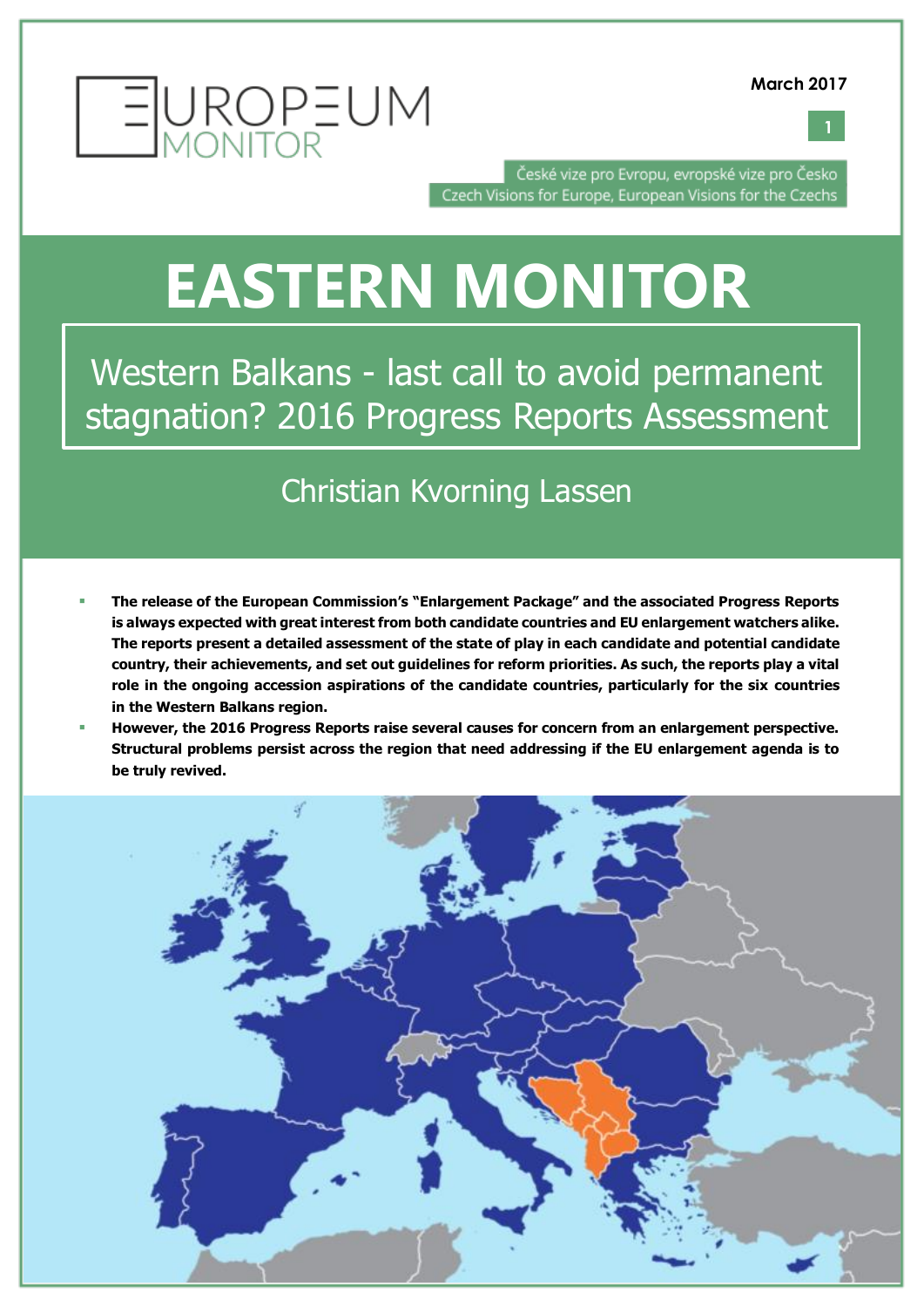**2**

## EUROPEUM

České vize pro Evropu, evropské vize pro Česko Czech Visions for Europe, European Visions for the Czechs

Assessing the individual countries and their progress report findings in-depth, complete with progress and backsliding in individual areas, is not possible given the spatial constraints of one paper. Therefore, this paper will primarily assess structural shortcomings and obstacles to necessary deep reforms across the region, and how they might be addressed in order to both reignite the enlargement process and consolidate the gains they already made.

#### Bosnia & Hercegovina: A fundamental need for constitutional reform

The Dayton Peace Agreement ended the war but did not leave a sustainable, viable constitution on which to build a state. This is reflected politically in the plethora of political parties that developed along ethnic lines and whose political patronage networks are well established and allow them to influence all levels of government, resulting in low levels of trust in democratic and public institutions, even for the region. $1$  In practice, this has led to political elites in BiH being unable or unwilling to overcome institutional constraints and diverging political agendas to implement necessary reforms essential to achieve EU membership. Simply put, some influential key players in the country continue to obstruct the process.<sup>2</sup>

A window of opportunity to untie the above stated Gordian knot arose in 2014 with the so-called 'Bosnian Spring' protests following the 2014 elections.<sup>3</sup> However, the elite-driven ethnonational stability enshrined in the Dayton constitution, and manifest in a government system based on fear and patronage rather than governance and accountability, has proven itself to be enduring<sup>4</sup>, in large

 $\overline{a}$ 

part because of the EU's failure to adequately capitalize on this opportunity. In 2014, the EU and BiH adopted a new initiative for BiH, making it clear that the preferred approach for the EU is to maintain the status quo to foster a semblance of stability and facilitate the implementation of much-needed reforms.<sup>5</sup>

Evident from the 2016 Progress Report, this strategy has manifestly failed. BiH's drop in democracy scores has continued to an extent that only Macedonia, a special case, is worse.<sup>6</sup> Consensus building amongst the elites has worsened, with key players entrenched in their positions and obstructing the implementation of necessary reforms.<sup>7</sup> The economy has made little to no progress, with the level of FDI relative to GDP notably being the lowest in the entire Western Balkans region.<sup>8</sup> Backsliding has been recorded in the areas of public administration and the legal framework for civil society. <sup>9</sup> Moreover, a strategic programme for the country's legal approximation with the EU acquis is yet to be adopted. $10$ 

The responsibility for the lack of progress ultimately lies with BiH. However, it is worth noting that the levels of backsliding across the board have accelerated since Juncker's presidency and his rejection of further enlargement happening in his term, which also resulted in a corresponding lower level of involvement by the EU in the individual countries' reform progress. Clearly, the focus has been on maintaining a tenuous status quo rather than meaningful engagement.<sup>11</sup>

 $\frac{7}{7}$  Bertelsmann Stiftung, BTI 2016 — Bosnia and Herzegovina Country Report. Gütersloh: Bertelsmann Stiftung, 2016. p. 32. Available at: [https://www.bti](https://www.bti-project.org/fileadmin/files/BTI/Downloads/Reports/2016/pdf/BTI_2016_Bosnia_and_Herzegovina.pdf)[project.org/fileadmin/files/BTI/Downloads/Reports/2016/pdf/BTI\\_](https://www.bti-project.org/fileadmin/files/BTI/Downloads/Reports/2016/pdf/BTI_2016_Bosnia_and_Herzegovina.pdf) 2016 Bosnia and Herzegovina.pdf

 $1$  Bertelsmann Stiftung, BTI 2016  $-$  Bosnia and Herzegovina Country Report. Gütersloh: Bertelsmann Stiftung, 2016. pp. 15-16. Available at: Available at: [https://www.bti](https://www.bti-project.org/fileadmin/files/BTI/Downloads/Reports/2016/pdf/BTI_2016_Bosnia_and_Herzegovina.pdf)[project.org/fileadmin/files/BTI/Downloads/Reports/2016/pdf/BTI\\_](https://www.bti-project.org/fileadmin/files/BTI/Downloads/Reports/2016/pdf/BTI_2016_Bosnia_and_Herzegovina.pdf) 2016 Bosnia and Herzegovina.pdf

 $<sup>2</sup>$  Ibid p. 37</sup>

<sup>&</sup>lt;sup>3</sup> Bildt, Carl. "Bosnien måste ta reformer på allvar." Alla Dessa Dager, 2014. Available at: [https://carlbildt.wordpress.com/2014/02/08/bosnien-maste-ta](https://carlbildt.wordpress.com/2014/02/08/bosnien-maste-ta-reformer-pa-allvar/)[reformer-pa-allvar/](https://carlbildt.wordpress.com/2014/02/08/bosnien-maste-ta-reformer-pa-allvar/)

<sup>4</sup> Valery Perry. "Constitutional Reform in Bosnia and Herzegovina: Does the Road to Confederation go through the EU?" International Peacekeeping, 2015. P. 15. Available at[: http://green](http://green-council.org/publik/Perry_Bosnia_EU_confederalism.pdf)[council.org/publik/Perry\\_Bosnia\\_EU\\_confederalism.pdf](http://green-council.org/publik/Perry_Bosnia_EU_confederalism.pdf) p. 15

 $^5$  Ibid, p.1

<sup>&</sup>lt;sup>6</sup> Schenkkan, Nate et al. "Nations in Transit 2016: Europe and Eurasia Brace For Impact." Freedom House, 2016, p. 11. Available at:

[https://freedomhouse.org/sites/default/files/FH\\_NIT2016\\_Final\\_F](https://freedomhouse.org/sites/default/files/FH_NIT2016_Final_FWeb.pdf) [Web.pdf](https://freedomhouse.org/sites/default/files/FH_NIT2016_Final_FWeb.pdf)

<sup>8</sup> Ibid, p. 25

<sup>9</sup> European Commission Bosnia and Herzegovina 2016 report, pp. 4-5. Available at: [https://ec.europa.eu/neighbourhood](https://ec.europa.eu/neighbourhood-enlargement/sites/near/files/pdf/key_documents/2016/20161109_report_bosnia_and_herzegovina.pdf)enlargement/sites/near/files/pdf/key\_documents/2016/20161109 [report\\_bosnia\\_and\\_herzegovina.pdf](https://ec.europa.eu/neighbourhood-enlargement/sites/near/files/pdf/key_documents/2016/20161109_report_bosnia_and_herzegovina.pdf)

 $10$  Ibid, p. 4

<sup>&</sup>lt;sup>11</sup> Stojic, Marko. "EU Enlargement to the Western Balkans: Out of Sight, Out of Mind?" EUROPEUM Institute for European Policy, 2016, pp. 7-9. Available at: Policy, 2016, pp. 7-9. Available at: <http://www.europeum.org/data/articles/stojic-eu-enlargement.pdf>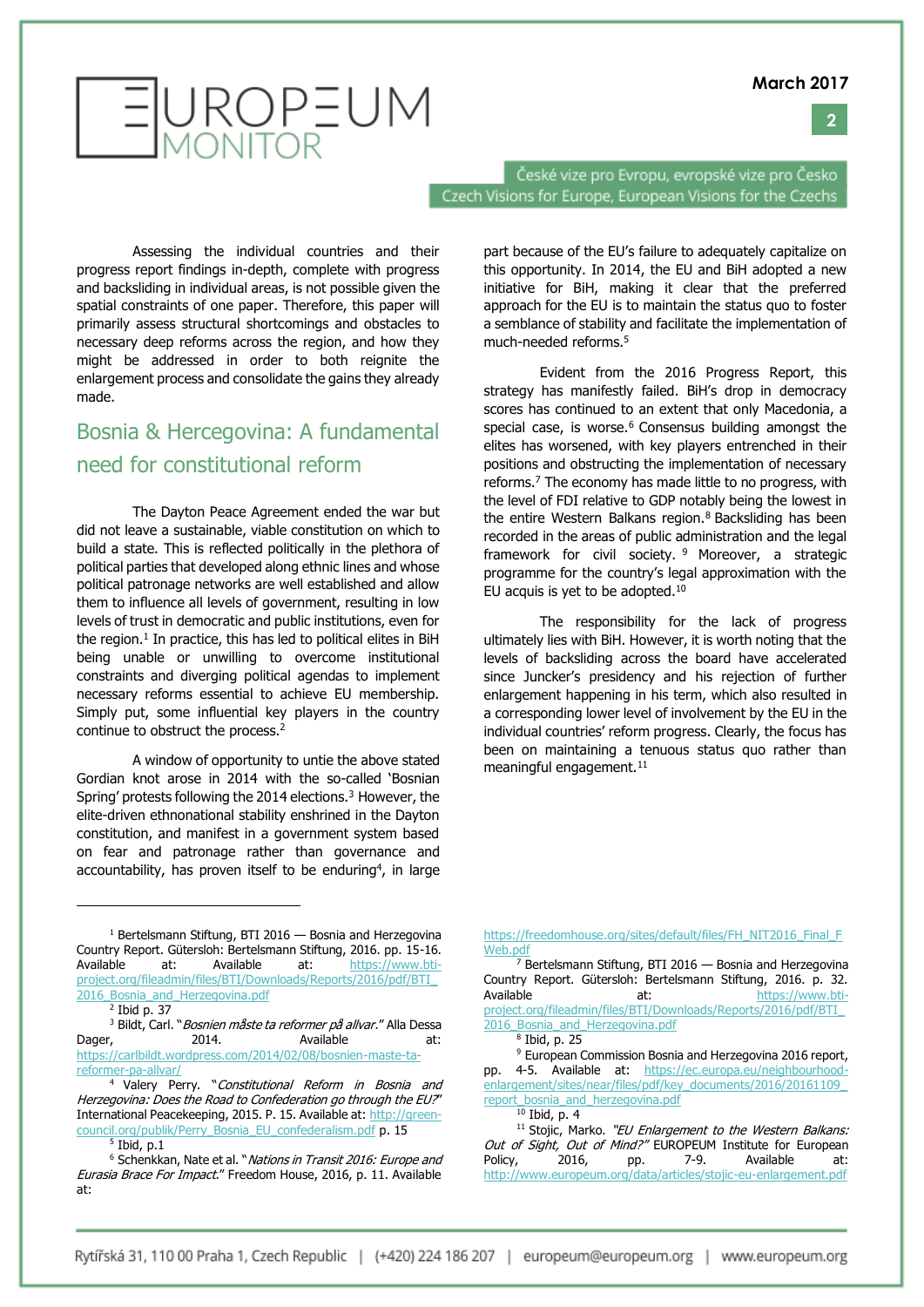**3**



České vize pro Evropu, evropské vize pro Česko Czech Visions for Europe, European Visions for the Czechs

#### The Serbian stagnation: yet another year stuck in a quagmire of inertia and regression

Serbia's economy continued to improve, and the progress reports laud it for its cooperation and conduct during the refugee crisis from the point of view of limiting arrivals; from a humanitarian perspective, the country has been strongly criticized for its inability to find durable solutions to the refugees stuck in the country.<sup>12</sup> However, the positive assessments in the progress report are marred by continuous interference with the judiciary, corruption, and lack of progress in media freedoms.<sup>13</sup> Additionally, the relationship with Kosovo remains tenuous; while Serbia has agreed to implement all EU-facilitated agreements with Kosovo, it remains unwilling to recognize its independence<sup>14</sup> and furthermore continues provoking it, such as with the recent accusations of planning an attack on a train. <sup>15</sup> Ultimately, Serbia has largely stagnated or slightly backslid in the above-stated problematic areas compared to the 2015 progress report. Part of it is due to the focus on relations with Kosovo and the general handling of the migration crisis in the Western Balkans at the expense of deeper reforms. While they are indeed important and require careful attention, emphasis on Serbia-Kosovo relations and the migration crisis arguably becomes disproportionate when it is at the expense of implementing basic structural reforms ensuring some of the basic underpinnings of a democracy, namely media freedoms, independent judiciary and rule of law. So far, Serbia's commitment to implementing such reforms has been halfhearted at best; compared to previous progress reports, the Commission concluded that no progress had been made in

[chapters/serbia/kosovo](https://www.hrw.org/world-report/2016/country-chapters/serbia/kosovo)

 $\overline{a}$ 

<sup>13</sup> Poznatov, Maja. "Serbia easily digests Commission's 'Progress Report", Euractiv November 10, 2016. Available at: [http://www.euractiv.com/section/enlargement/news/serbia-easily](http://www.euractiv.com/section/enlargement/news/serbia-easily-digests-commissions-progress-report/)[digests-commissions-progress-report/](http://www.euractiv.com/section/enlargement/news/serbia-easily-digests-commissions-progress-report/)

<sup>14</sup> Poznatov, Maja. "Serbia Confirms it will not Recognize Kosovo", Euractiv September 8, 2016. Available at: [http://www.euractiv.com/section/enlargement/news/serbia](http://www.euractiv.com/section/enlargement/news/serbia-confirms-it-will-not-recognise-kosovo/)[confirms-it-will-not-recognise-kosovo/](http://www.euractiv.com/section/enlargement/news/serbia-confirms-it-will-not-recognise-kosovo/)

those areas. Due to weak institutional and regulatory environment, laws are often adopted under 'emergency procedures' without proper consultation. Another part of it has been due to prolonged electoral and post-electoral haggling over forming a new government, suspending parliament's work for several months.<sup>16</sup>

For Kosovo, the entering into force of the Stabilization and Association Agreement (SAA) on 1 April 2016 marks the first contractual relationship with the EU. However, the country has not moved beyond the 'early stages of preparation' or 'some level of preparation' in any of the areas assessed by the 2016 progress report, meaning its improvements compared to 2015 are minor at best.<sup>17</sup> However, it is positive that Kosovo's democracy score has continued to improve compared to 2004 levels, and that Kosovo remains committed to normalizing relations with Serbia.<sup>18</sup> That being said, support for this normalization is dwindling in the population due to the negative example of BiH.<sup>19</sup> While normalization might bring stability, the issue of reaching conclusive determination of Kosovo's statehood by the EU remains unsolved and of higher importance to the Kosovar. <sup>20</sup> Furthermore, anything even remotely resembling Bosnia's dysfunctional post-Dayton political reality – which the normalization process arguably could potentially bear semblance to – is connoted with negativity.<sup>21</sup>

It remains to be seen how the SAA will shape the future of the EU-Kosovo relationship, but considering its low levels of preparation coupled with suffering from many of the similar problems as the remaining countries of the region, and a continued contested legitimacy as a state, Kosovo's road to membership is arguably the longest.

| Political              | Science. | Available                                                      | at: |
|------------------------|----------|----------------------------------------------------------------|-----|
|                        |          | http://blogs.lse.ac.uk/europpblog/2016/12/19/experts-react-eu- |     |
| enlargement-2016/#Four |          |                                                                |     |

<sup>17</sup> European Commission Kosovo 2016 Report, pp. 4-6. Available at: [https://ec.europa.eu/neighbourhood](https://ec.europa.eu/neighbourhood-enlargement/sites/near/files/pdf/key_documents/2016/20161109_report_kosovo.pdf)[enlargement/sites/near/files/pdf/key\\_documents/2016/20161109\\_](https://ec.europa.eu/neighbourhood-enlargement/sites/near/files/pdf/key_documents/2016/20161109_report_kosovo.pdf) [report\\_kosovo.pdf](https://ec.europa.eu/neighbourhood-enlargement/sites/near/files/pdf/key_documents/2016/20161109_report_kosovo.pdf)

<sup>18</sup> Schenkkan, Nate et al. "Nations in Transit 2016: Europe and Eurasia Brace For Impact." Freedom House, 2016, p. 11. Available at:

[https://freedomhouse.org/sites/default/files/FH\\_NIT2016\\_Final\\_F](https://freedomhouse.org/sites/default/files/FH_NIT2016_Final_FWeb.pdf) [Web.pdf](https://freedomhouse.org/sites/default/files/FH_NIT2016_Final_FWeb.pdf) 

<sup>19</sup> Ibid, p. 11

<sup>20</sup> Ibid, p. 11

<sup>21</sup> Borger, Julian. "Bosnia's Bitter, Flawed Peace Deal, 20 Years On." The Guardian, November 10, 2015. Available at: [https://www.theguardian.com/global/2015/nov/10/bosnia-bitter](https://www.theguardian.com/global/2015/nov/10/bosnia-bitter-flawed-peace-deal-dayton-agreement-20-years-on)[flawed-peace-deal-dayton-agreement-20-years-on](https://www.theguardian.com/global/2015/nov/10/bosnia-bitter-flawed-peace-deal-dayton-agreement-20-years-on)

<sup>&</sup>lt;sup>12</sup> Human Rights Watch, Serbia Events of 2015. Available at: [https://www.hrw.org/world-report/2016/country-](https://www.hrw.org/world-report/2016/country-chapters/serbia/kosovo)

<sup>&</sup>lt;sup>15</sup> Serbia Accuses Kosovo on Planning Attack on Train. Balkan Insight, January 14, 2017. Available at: http://www.balkaninsight.com/en/article/serbian-pm-kosovo-triedto-provoke-conflict--01-14-2017

<sup>&</sup>lt;sup>16</sup> Prelec, Tena. "On Serbia: Perpetual Electoral Haggling is Hindering Real Progress." Experts React: EU Enlargement and EU Progress Report 2016, The London School of Economics and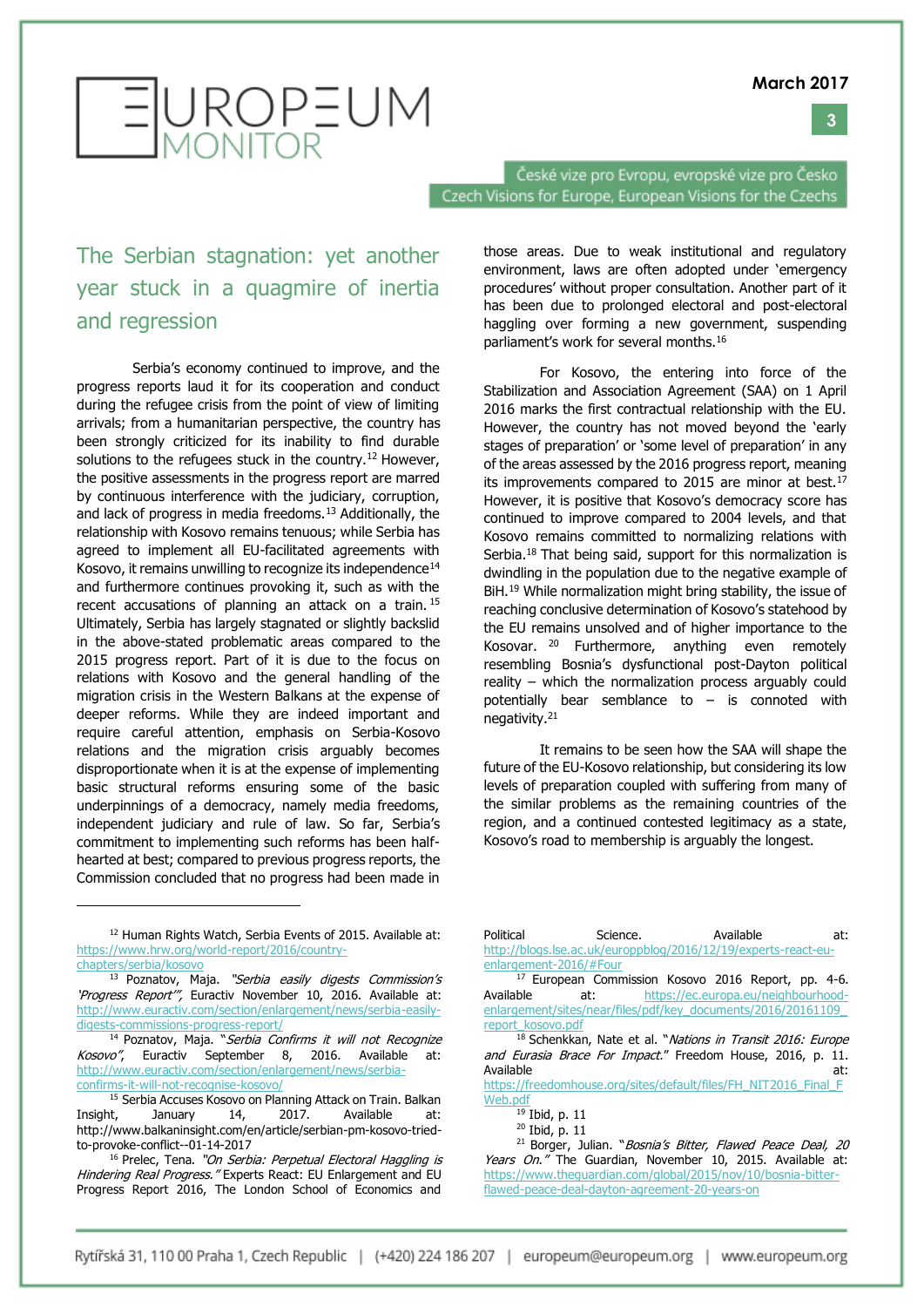



České vize pro Evropu, evropské vize pro Česko Czech Visions for Europe, European Visions for the Czechs

#### Albania – On the right way, yet still far to go

The 2016 report was the most positive to date for Albania; the EC recommended opening accession negotiations with Albania conditional on the implementation of justice reform and vetting law for judges and prosecutors, intended to ensure independent judiciary, while encouraging continuous commitment to the existing reform path.<sup>22</sup> However, the optimism of the report is marred by a stagnant democracy score compared to 2015, and backsliding compared to its 2013 score.<sup>23</sup> Organized crime and emigration remain great challenges, with the former seeing little to no improvement due to failure to establish effective, independent and accountable institutions that can break away from the token efforts that have characterized Albania's attempts to fight corruption.<sup>24</sup> Thus, while there are small improvements to be noted, it remains to be seen whether Albania can develop a consistent track record of improvement, which is still a monumental challenge considering the systemic corruption haunting the country.

#### Macedonian Meltdown

 $\overline{a}$ 

The Commission abandoned all pretense in its damning diagnosis of the ongoing Macedonian meltdown, stating that 'Democracy and rule of law have been constantly challenged, in particular due to state capture affecting the functioning of democratic institutions and key areas of society. The country suffers from a divisive political culture and a lack of capacity for compromise.' <sup>25</sup> Furthermore, the report noted backsliding in the functioning of the judiciary, obstruction of justice in relation to the Special Prosecutor responsible for investigating the wiretap scandal that created the current debacle, as well as a complete lack of progress in key areas such as freedom of expression and fight against corruption and organized crime. <sup>26</sup> The deteriorating environment for civil society makes it difficult to foresee positive developments.<sup>27</sup>

Despite such a damning diagnosis  $-$  by far the hardest stance the EC has taken on any country since the release of the progress reports  $-$  the EC is maintaining a careful stance towards Macedonia. Conditional upon progress on implementing the Przino Agreement, holding credible democratic elections and the 'Urgent Reform Priorities'<sup>28</sup> outlined by the EC in 2015, the EU remains willing to consider opening accession negotiations.<sup>29</sup>

Considering PM Gruevski's recent failed attempt in late January at forming a coalition with  $BDI^{30}$ , the largest Albanian political party in Macedonia, there is no end in sight to the political crisis that has plagued the country for more than a year. With the prospect of new elections looming once more, the political crisis seems endemic, with progress on key reforms being one of the first casualties of this deadlock. Whether the country will backslide further remains to be seen in future reports, yet the outlook for Macedonia's EU accession is grim at best.

 $22$  Hoxhaj, Andi. "On Albania: There is a Good Chance of Opening Accession Negotiations over Next Year." Experts React: EU Enlargement and EU Progress Report 2016, the London School of Economics and Political Science. Available at: [http://blogs.lse.ac.uk/europpblog/2016/12/19/experts-react-eu](http://blogs.lse.ac.uk/europpblog/2016/12/19/experts-react-eu-enlargement-2016/#Seven)[enlargement-2016/#Seven](http://blogs.lse.ac.uk/europpblog/2016/12/19/experts-react-eu-enlargement-2016/#Seven) 

<sup>&</sup>lt;sup>23</sup> Lamallari, Besfort. "Nations in Transit 2016: Albania." Freedom House, 2016. Available at: <https://freedomhouse.org/report/nations-transit/2016/albania>

 $24$  Hoxhaj, Andi. "On Albania: There is a Good Chance of Opening Accession Negotiations over Next Year." Experts React: EU Enlargement and EU Progress Report 2016, the London School of Economics and Political Science. Available at: [http://blogs.lse.ac.uk/europpblog/2016/12/19/experts-react-eu](http://blogs.lse.ac.uk/europpblog/2016/12/19/experts-react-eu-enlargement-2016/#Seven)[enlargement-2016/#Seven](http://blogs.lse.ac.uk/europpblog/2016/12/19/experts-react-eu-enlargement-2016/#Seven)

<sup>&</sup>lt;sup>25</sup> European Commission The former Yugoslav Republic of Macedonia 2016 Report, p. 4. Available at: [https://ec.europa.eu/neighbourhood-](https://ec.europa.eu/neighbourhood-enlargement/sites/near/files/pdf/key_documents/2016/20161109_report_the_former_yugoslav_republic_of_macedonia.pdf)

[enlargement/sites/near/files/pdf/key\\_documents/2016/20161109\\_](https://ec.europa.eu/neighbourhood-enlargement/sites/near/files/pdf/key_documents/2016/20161109_report_the_former_yugoslav_republic_of_macedonia.pdf) report the former yugoslav republic of macedonia.pdf

<sup>26</sup> Ibid, pp. 4-6

<sup>&</sup>lt;sup>27</sup> Gateva, Eli. "on Macedonia: The Commission Abandoned its Diplomatic Tone and Delivered a Damning Diagnosis." Experts React: EU Enlargement and EU Progress Report 2016, the London School of Economics and Political Science. Available at: [http://blogs.lse.ac.uk/europpblog/2016/12/19/experts-react-eu](http://blogs.lse.ac.uk/europpblog/2016/12/19/experts-react-eu-enlargement-2016/#One)[enlargement-2016/#One](http://blogs.lse.ac.uk/europpblog/2016/12/19/experts-react-eu-enlargement-2016/#One)

For full document, please see: [https://eeas.europa.eu/sites/eeas/files/urgent\\_reform\\_priorities\\_e](https://eeas.europa.eu/sites/eeas/files/urgent_reform_priorities_en.pdf) [n.pdf](https://eeas.europa.eu/sites/eeas/files/urgent_reform_priorities_en.pdf)

<sup>&</sup>lt;sup>29</sup> European Commission The former Yugoslav Republic of Macedonia 2016 Report, pp. 4-6. Available at: [https://ec.europa.eu/neighbourhood-](https://ec.europa.eu/neighbourhood-enlargement/sites/near/files/pdf/key_documents/2016/20161109_report_the_former_yugoslav_republic_of_macedonia.pdf)

enlargement/sites/near/files/pdf/key\_documents/2016/20161109 report the former yugoslav republic of macedonia.pdf

<sup>30</sup> Macedonia's Political Crisis Continues as Conservatives Fail to Form Coalition. Deutsche Welle, January 30, 2017. Available at: [http://www.dw.com/en/macedonias-political-crisis-continues-as](http://www.dw.com/en/macedonias-political-crisis-continues-as-conservatives-fail-to-form-coalition/a-37325772)[conservatives-fail-to-form-coalition/a-37325772](http://www.dw.com/en/macedonias-political-crisis-continues-as-conservatives-fail-to-form-coalition/a-37325772)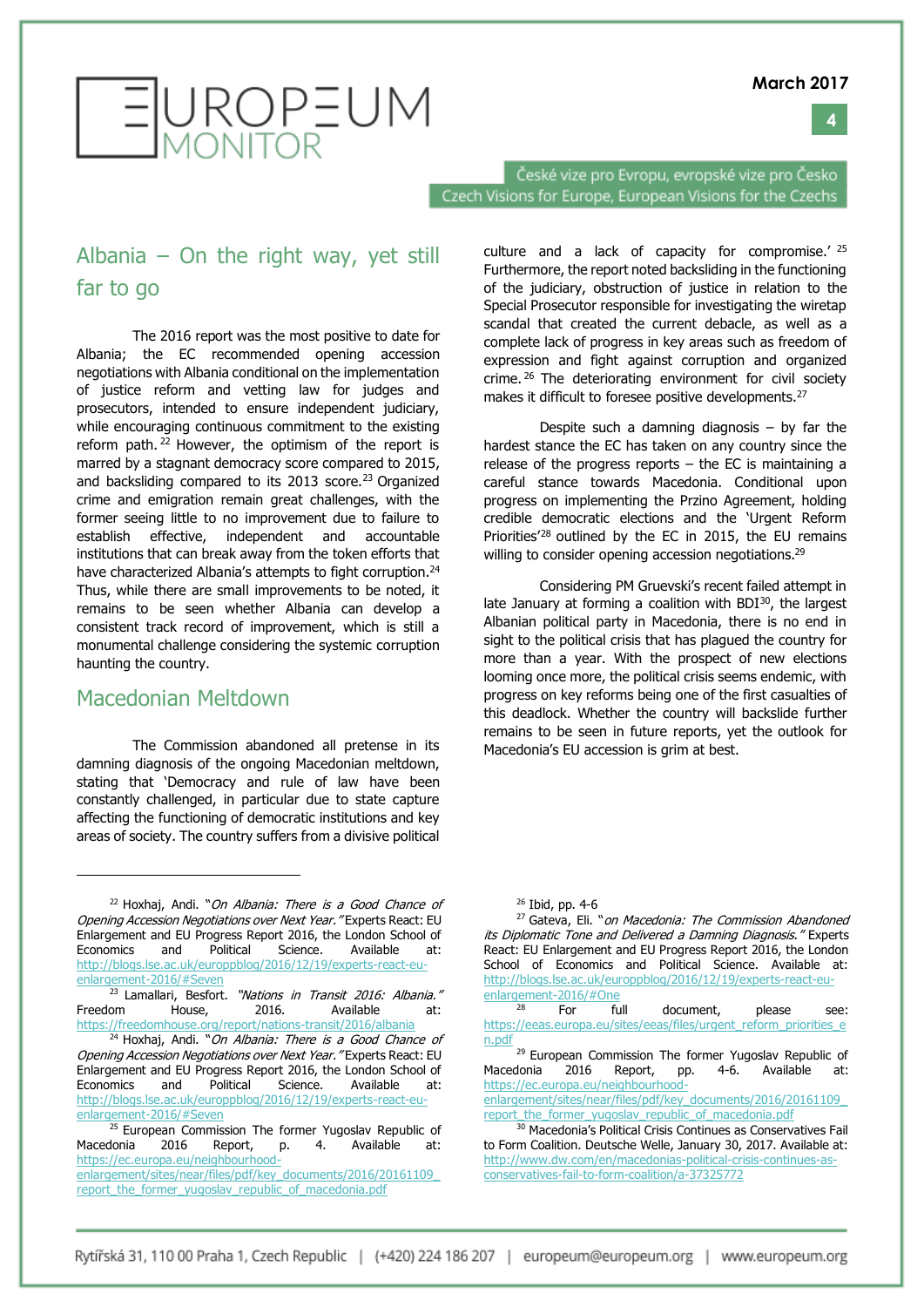**5**



# EUROPEUM

České vize pro Evropu, evropské vize pro Česko Czech Visions for Europe, European Visions for the Czechs

#### Montenegro – the poster-child for EU's strategy of less involvement?

Montenegro is widely lauded as the paragon of EU integration in the Western Balkans region. However, it is also the only country in the Western Balkans region that has not experienced a change of governing party since the introduction of the multi-party system in  $1990.<sup>31</sup>$  Thus, the same individuals, families and political and business elites have been controlling the country's politics and economy for more than 25 years. This pattern did not change in the October 2016 elections.

The causes for this unusual situation are systemic and ranging from micro to macro. Government control of most of the media, irregularities regularly happening during elections and the insignificant impact of audits of political parties coupled with a lack of political will to improve in the above stated areas all amount to deeply-rooted corruption in the electoral process.<sup>32</sup> There has been minimal progress in implementing the necessary rule of law reforms and reports by NGOs of decline in both the government's and the EC's engagement in implementing Chapter 23 (judiciary and fundamental rights) and Chapter 24 reforms (Justice, freedom and security), allowing for further entrenchment of the government. <sup>33</sup> This is further reflected in Montenegro's deteriorating democracy score, which is currently lower than its 2004 levels.<sup>34</sup>

It begs the question of why Montenegro has become the poster-child for EU integration and Western Balkans accession aspirations. In 2014, then ENP commissioner Stefan Füle expressed dismay at the lack of tangible results from Montenegrin rule of law reforms, echoing what some people termed Montenegro's "sclerotic progress" towards EU accession, the implication being that Montenegro only weakly implements reforms and at the last minute in order to receive a good scorecard in the progress reports.<sup>35</sup> In this regard, little has changed for Montenegro,

-

even if the progress report points to progress in areas such as public administration and judiciary, while at the same time avoiding the backsliding in other areas, such as media freedoms, that plagues other countries in the region, although no backsliding is naturally not the same as progress. While the building up of the Anti-Corruption Agency is largely complete, work on the implementation of the *acquis* has taken place, making the country 'moderately prepared' in many chapters, such as the free movement of goods, public procurement, statistics, justice, freedom and security, bringing it markedly closer to assume the obligations of membership.<sup>36</sup> Considering the backsliding of other countries in the region, such progress is encouraging despite the above-stated shortcomings.

For all its progress, however, Montenegro is a textbook example of some of the problems associated with the current EU enlargement strategy. The tendency to fasttrack regulations and strategies, followed by weak implementation and subsequent superficial revision processes, means that progress is all too often made only on paper. The EU's choice not to take a more critical, indepth approach to its own progress reports and scorecards does not provide the much-needed impetus for deeper structural reforms. This is a wasted opportunity since obviously the country cares enough about their verdict (and the financial support associated with it) to juke the stats.

Rethinking the EU's enlargement strategy – a more proactive enlargement agenda is needed to provide the necessary impetus for deep structural reforms

Juncker's blanket rejection of enlargement during his term has naturally diminished the incentives for the Western Balkans to implement the necessary reforms,

<sup>31</sup> Srdjan Cvijic, Stevo Muk, Zlatko Vujuvic. "2016 Report on Montenegro: Elections Aftermath and the European Commission's 2016 country progress reports." Open Society Foundation, November 8, 2016. p.1. Available [https://www.opensocietyfoundations.org/sites/default/files/monte](https://www.opensocietyfoundations.org/sites/default/files/montenegro-elections-aftermath-and-european-commission%27s-progress-reports-20161108_0.pdf) [negro-elections-aftermath-and-european-commission%27s](https://www.opensocietyfoundations.org/sites/default/files/montenegro-elections-aftermath-and-european-commission%27s-progress-reports-20161108_0.pdf)[progress-reports-20161108\\_0.pdf](https://www.opensocietyfoundations.org/sites/default/files/montenegro-elections-aftermath-and-european-commission%27s-progress-reports-20161108_0.pdf)

 $32$  Ibid, p.2

<sup>33</sup> Ibid, p.6

<sup>34</sup> Schenkkan, Nate et al. "Nations in Transit 2016: Europe and Eurasia Brace For Impact." Freedom House, 2016, p. 11. Available at:

[https://freedomhouse.org/sites/default/files/FH\\_NIT2016\\_Final\\_F](https://freedomhouse.org/sites/default/files/FH_NIT2016_Final_FWeb.pdf) [Web.pdf](https://freedomhouse.org/sites/default/files/FH_NIT2016_Final_FWeb.pdf)

<sup>&</sup>lt;sup>35</sup> Menke, Matthias. "Montenegro is not the EU Poster Child it Claims to be." Euractiv, October 9, 2014. Available at: [https://www.euractiv.com/section/trade-](https://www.euractiv.com/section/trade-society/opinion/montenegro-is-not-the-eu-poster-child-it-claims-to-be/)

[society/opinion/montenegro-is-not-the-eu-poster-child-it-claims](https://www.euractiv.com/section/trade-society/opinion/montenegro-is-not-the-eu-poster-child-it-claims-to-be/)[to-be/](https://www.euractiv.com/section/trade-society/opinion/montenegro-is-not-the-eu-poster-child-it-claims-to-be/)

 $^{\frac{1}{36}}$  European Commission Montenegro 2016 Report, pp. 4-6. Available at: [https://ec.europa.eu/neighbourhood](https://ec.europa.eu/neighbourhood-enlargement/sites/near/files/pdf/key_documents/2016/20161109_report_montenegro.pdf)[enlargement/sites/near/files/pdf/key\\_documents/2016/20161109\\_](https://ec.europa.eu/neighbourhood-enlargement/sites/near/files/pdf/key_documents/2016/20161109_report_montenegro.pdf) [report\\_montenegro.pdf](https://ec.europa.eu/neighbourhood-enlargement/sites/near/files/pdf/key_documents/2016/20161109_report_montenegro.pdf)